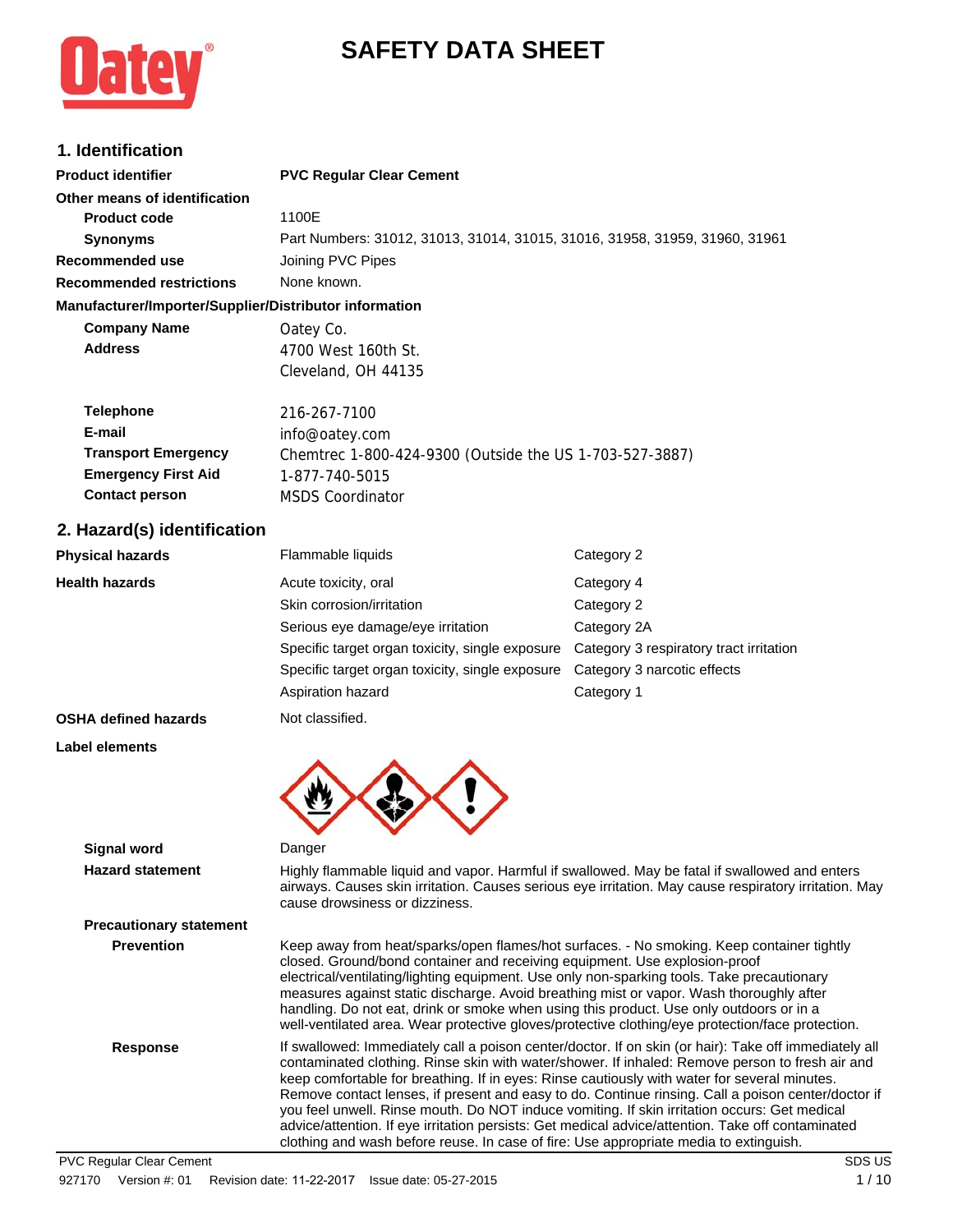#### **Hazard(s) not otherwise classified (HNOC)**

Storage Store in a well-ventilated place. Keep container tightly closed. Keep cool. Store locked up.

**Disposal** Dispose of contents/container in accordance with local/regional/national/international regulations.

Frequent or prolonged contact may defat and dry the skin, leading to discomfort and dermatitis. May form explosive peroxides. Contains a chemical classified by the US EPA as a suspected possible carcinogen.

#### **Supplemental information**

Not applicable.

## **3. Composition/information on ingredients**

#### **Mixtures**

| <b>Chemical name</b> | <b>CAS number</b> | %         |
|----------------------|-------------------|-----------|
| Methyl ethyl ketone  | 78-93-3           | $25 - 40$ |
| Cyclohexanone        | 108-94-1          | $10 - 25$ |
| Furan, Tetrahydro-   | 109-99-9          | $10 - 25$ |
| Acetone              | 67-64-1           | $5 - 15$  |
| Polyvinyl chloride   | 9002-86-2         | $5 - 15$  |
|                      |                   |           |

\*Designates that a specific chemical identity and/or percentage of composition has been withheld as a trade secret.

### **4. First-aid measures**

| Inhalation                                                                   | Remove victim to fresh air and keep at rest in a position comfortable for breathing. Call a POISON<br>CENTER or doctor/physician if you feel unwell.                                                                                                                                                                                                                                |
|------------------------------------------------------------------------------|-------------------------------------------------------------------------------------------------------------------------------------------------------------------------------------------------------------------------------------------------------------------------------------------------------------------------------------------------------------------------------------|
| <b>Skin contact</b>                                                          | Take off immediately all contaminated clothing. Wash with plenty of soap and water. If skin<br>irritation occurs: Get medical advice/attention.                                                                                                                                                                                                                                     |
| Eye contact                                                                  | Immediately flush eyes with plenty of water for at least 15 minutes. Remove contact lenses, if<br>present and easy to do. Continue rinsing. If eye irritation persists: Get medical advice/attention.                                                                                                                                                                               |
| Ingestion                                                                    | Call a physician or poison control center immediately. Do not induce vomiting. If vomiting occurs,<br>keep head low so that stomach content doesn't get into the lungs. Aspiration may cause<br>pulmonary edema and pneumonitis.                                                                                                                                                    |
| <b>Most important</b><br>symptoms/effects, acute and<br>delayed              | Irritation of nose and throat. Aspiration may cause pulmonary edema and pneumonitis. Severe eye<br>irritation. Symptoms may include stinging, tearing, redness, swelling, and blurred vision. May<br>cause respiratory irritation. Vapors have a narcotic effect and may cause headache, fatigue,<br>dizziness and nausea. Skin irritation. May cause redness and pain.             |
| Indication of immediate<br>medical attention and special<br>treatment needed | Provide general supportive measures and treat symptomatically. Thermal burns: Flush with water<br>immediately. While flushing, remove clothes which do not adhere to affected area. Call an<br>ambulance. Continue flushing during transport to hospital. In case of shortness of breath, give<br>oxygen. Keep victim warm. Keep victim under observation. Symptoms may be delayed. |
| <b>General information</b>                                                   | Take off all contaminated clothing immediately. Ensure that medical personnel are aware of the<br>material(s) involved, and take precautions to protect themselves. Wash contaminated clothing<br>before reuse.                                                                                                                                                                     |
| 5. Fire-fighting measures                                                    |                                                                                                                                                                                                                                                                                                                                                                                     |
| Suitable extinguishing media                                                 | Alcohol resistant foam. Water fog. Dry chemical powder. Carbon dioxide (CO2).                                                                                                                                                                                                                                                                                                       |
| Unsuitable extinguishing<br>media                                            | Do not use water jet as an extinguisher, as this will spread the fire.                                                                                                                                                                                                                                                                                                              |
| Specific hazards arising from<br>the chemical                                | Vapors may form explosive mixtures with air. Vapors may travel considerable distance to a source<br>of ignition and flash back. During fire, gases hazardous to health may be formed.                                                                                                                                                                                               |
| Special protective equipment<br>and precautions for firefighters             | Self-contained breathing apparatus and full protective clothing must be worn in case of fire.                                                                                                                                                                                                                                                                                       |
| <b>Fire fighting</b><br>equipment/instructions                               | In case of fire and/or explosion do not breathe fumes. Move containers from fire area if you can do<br>so without risk.                                                                                                                                                                                                                                                             |
| <b>Specific methods</b>                                                      | Use standard firefighting procedures and consider the hazards of other involved materials.                                                                                                                                                                                                                                                                                          |
| <b>General fire hazards</b>                                                  | Highly flammable liquid and vapor. This product contains tetrahydrofuran that may form explosive<br>organic peroxide when exposed to air or light or with age.                                                                                                                                                                                                                      |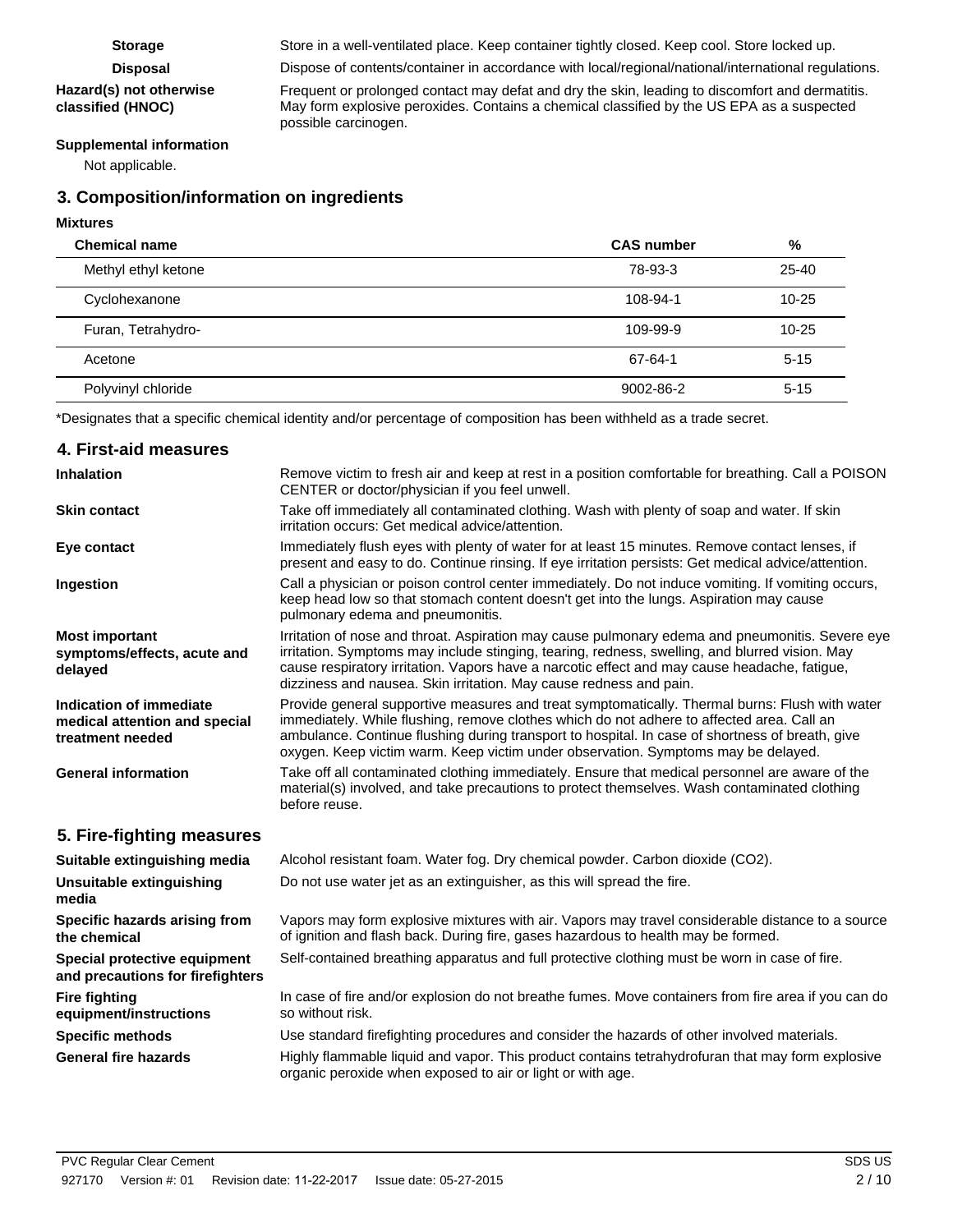### **6. Accidental release measures**

| Personal precautions,<br>protective equipment and<br>emergency procedures | Keep unnecessary personnel away. Keep people away from and upwind of spill/leak. Keep out of<br>low areas. Eliminate all ignition sources (no smoking, flares, sparks, or flames in immediate area).<br>Wear appropriate protective equipment and clothing during clean-up. Avoid breathing mist or<br>vapor. Do not touch damaged containers or spilled material unless wearing appropriate protective<br>clothing. Ventilate closed spaces before entering them. Local authorities should be advised if<br>significant spillages cannot be contained. For personal protection, see section 8 of the SDS.                                                                                                                                   |
|---------------------------------------------------------------------------|----------------------------------------------------------------------------------------------------------------------------------------------------------------------------------------------------------------------------------------------------------------------------------------------------------------------------------------------------------------------------------------------------------------------------------------------------------------------------------------------------------------------------------------------------------------------------------------------------------------------------------------------------------------------------------------------------------------------------------------------|
| <b>Methods and materials for</b><br>containment and cleaning up           | Eliminate all ignition sources (no smoking, flares, sparks, or flames in immediate area). Take<br>precautionary measures against static discharge. Use only non-sparking tools. Keep combustibles<br>(wood, paper, oil, etc.) away from spilled material. This product is miscible in water.                                                                                                                                                                                                                                                                                                                                                                                                                                                 |
|                                                                           | Large Spills: Stop the flow of material, if this is without risk. Use water spray to reduce vapors or<br>divert vapor cloud drift. Dike the spilled material, where this is possible. Cover with plastic sheet to<br>prevent spreading. Use a non-combustible material like vermiculite, sand or earth to soak up the<br>product and place into a container for later disposal. Prevent entry into waterways, sewer,<br>basements or confined areas. Following product recovery, flush area with water.                                                                                                                                                                                                                                      |
|                                                                           | Small Spills: Absorb with earth, sand or other non-combustible material and transfer to containers<br>for later disposal. Wipe up with absorbent material (e.g. cloth, fleece). Clean surface thoroughly to<br>remove residual contamination.                                                                                                                                                                                                                                                                                                                                                                                                                                                                                                |
|                                                                           | Never return spills to original containers for re-use. For waste disposal, see section 13 of the SDS.                                                                                                                                                                                                                                                                                                                                                                                                                                                                                                                                                                                                                                        |
| <b>Environmental precautions</b>                                          | Avoid discharge into drains, water courses or onto the ground.                                                                                                                                                                                                                                                                                                                                                                                                                                                                                                                                                                                                                                                                               |
| 7. Handling and storage                                                   |                                                                                                                                                                                                                                                                                                                                                                                                                                                                                                                                                                                                                                                                                                                                              |
| <b>Precautions for safe handling</b>                                      | Vapors may form explosive mixtures with air. Do not handle, store or open near an open flame,<br>sources of heat or sources of ignition. Protect material from direct sunlight. Explosion-proof<br>general and local exhaust ventilation. Take precautionary measures against static discharges. All<br>equipment used when handling the product must be grounded. Use non-sparking tools and<br>explosion-proof equipment. Avoid breathing mist or vapor. Avoid contact with eyes, skin, and<br>clothing. Avoid prolonged exposure. Do not taste or swallow. When using, do not eat, drink or<br>smoke. Wear appropriate personal protective equipment. Wash hands thoroughly after handling.<br>Observe good industrial hygiene practices. |
| Conditions for safe storage,<br>including any incompatibilities           | Store locked up. Keep away from heat, sparks and open flame. Prevent electrostatic charge<br>build-up by using common bonding and grounding techniques. Store in a cool, dry place out of<br>direct sunlight. Store in original tightly closed container. Store in a well-ventilated place. Store<br>away from incompatible materials (see Section 10 of the SDS).                                                                                                                                                                                                                                                                                                                                                                           |

## **8. Exposure controls/personal protection**

### **Occupational exposure limits**

#### **US. OSHA Specifically Regulated Substances (29 CFR 1910.1001-1050)**

| <b>Components</b>                          | Type       | Value |  |
|--------------------------------------------|------------|-------|--|
| Polyvinyl chloride (CAS<br>$9002 - 86 - 2$ | STEL       | 5 ppm |  |
|                                            | <b>TWA</b> | ppm   |  |

#### **US. OSHA Table Z-1 Limits for Air Contaminants (29 CFR 1910.1000)**

| <b>Components</b>                          | <b>Type</b> | <b>Value</b>      | <b>Form</b>          |
|--------------------------------------------|-------------|-------------------|----------------------|
| Acetone (CAS 67-64-1)                      | PEL         | 2400 mg/m3        |                      |
|                                            |             | 1000 ppm          |                      |
| Cyclohexanone (CAS<br>$108 - 94 - 1$       | PEL         | 200 mg/m3         |                      |
|                                            |             | 50 ppm            |                      |
| Furan, Tetrahydro- (CAS<br>$109 - 99 - 9)$ | <b>PEL</b>  | 590 mg/m3         |                      |
|                                            |             | 200 ppm           |                      |
| Methyl ethyl ketone (CAS<br>78-93-3)       | PEL         | 590 mg/m3         |                      |
|                                            |             | $200$ ppm         |                      |
| Polyvinyl chloride (CAS<br>$9002 - 86 - 2$ | <b>PEL</b>  | $5 \text{ mg/m}$  | Respirable fraction. |
|                                            |             | $15 \text{ mg/m}$ | Total dust.          |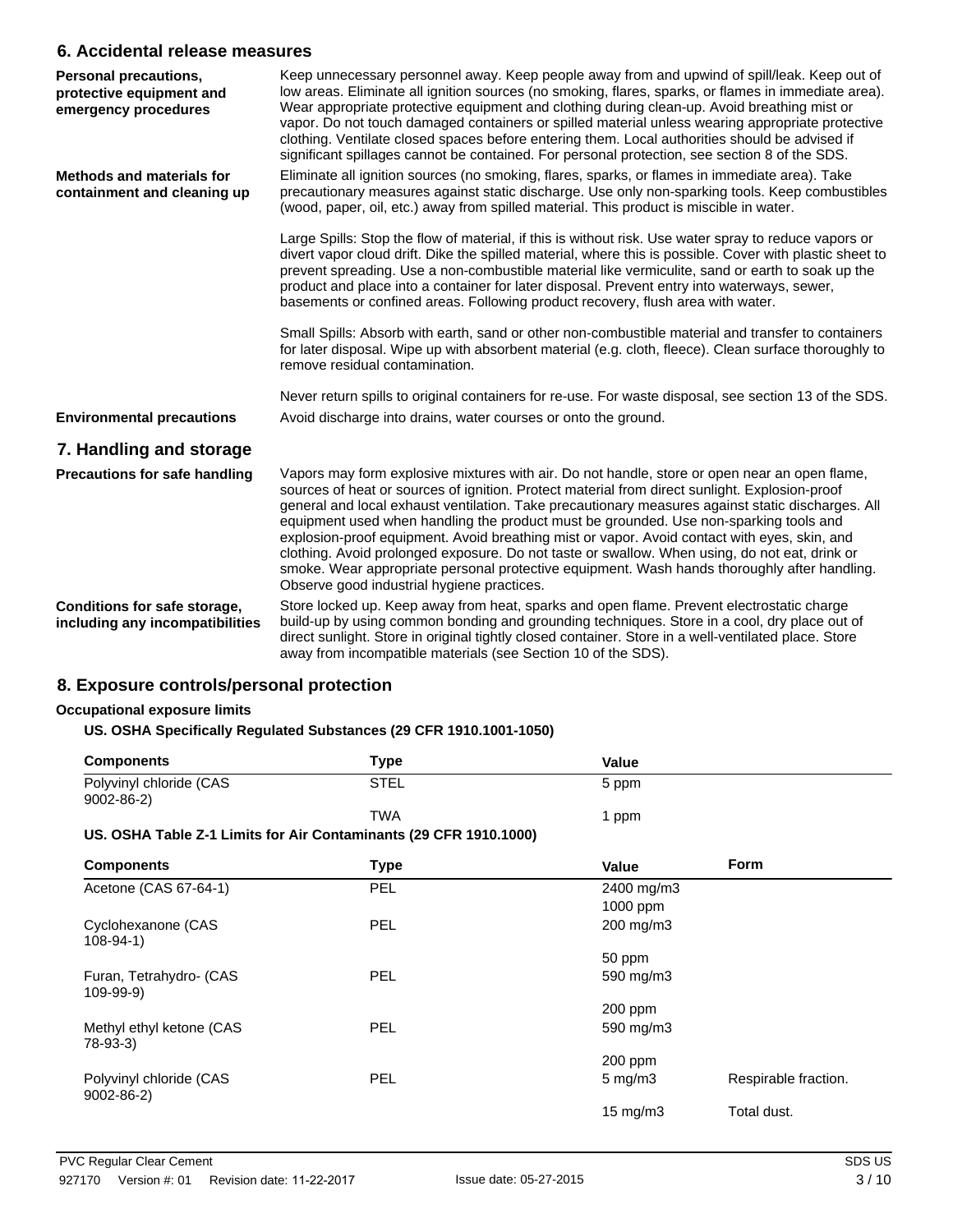#### **US. ACGIH Threshold Limit Values**

| <b>Components</b>                          | <b>Type</b> | Value      | Form                 |
|--------------------------------------------|-------------|------------|----------------------|
| Acetone (CAS 67-64-1)                      | <b>STEL</b> | 750 ppm    |                      |
|                                            | <b>TWA</b>  | 500 ppm    |                      |
| Cyclohexanone (CAS<br>$108 - 94 - 1$       | <b>STEL</b> | 50 ppm     |                      |
|                                            | <b>TWA</b>  | 20 ppm     |                      |
| Furan, Tetrahydro- (CAS<br>$109 - 99 - 9)$ | <b>STEL</b> | $100$ ppm  |                      |
|                                            | <b>TWA</b>  | 50 ppm     |                      |
| Methyl ethyl ketone (CAS<br>$78-93-3$      | <b>STEL</b> | 300 ppm    |                      |
|                                            | <b>TWA</b>  | 200 ppm    |                      |
| Polyvinyl chloride (CAS<br>$9002 - 86 - 2$ | <b>TWA</b>  | 1 mg/m $3$ | Respirable fraction. |

#### **US. NIOSH: Pocket Guide to Chemical Hazards**

| <b>Components</b>                          | <b>Type</b> | Value     |  |
|--------------------------------------------|-------------|-----------|--|
| Acetone (CAS 67-64-1)                      | <b>TWA</b>  | 590 mg/m3 |  |
|                                            |             | 250 ppm   |  |
| Cyclohexanone (CAS<br>$108-94-1)$          | <b>TWA</b>  | 100 mg/m3 |  |
|                                            |             | 25 ppm    |  |
| Furan, Tetrahydro- (CAS<br>$109 - 99 - 9)$ | <b>STEL</b> | 735 mg/m3 |  |
|                                            |             | $250$ ppm |  |
|                                            | <b>TWA</b>  | 590 mg/m3 |  |
|                                            |             | 200 ppm   |  |
| Methyl ethyl ketone (CAS<br>78-93-3)       | <b>STEL</b> | 885 mg/m3 |  |
|                                            |             | 300 ppm   |  |
|                                            | <b>TWA</b>  | 590 mg/m3 |  |
|                                            |             | 200 ppm   |  |

#### **Biological limit values**

### **ACGIH Biological Exposure Indices**

| <b>Components</b>                     | Value             | <b>Determinant</b>                          | <b>Specimen</b> | <b>Sampling Time</b> |  |
|---------------------------------------|-------------------|---------------------------------------------|-----------------|----------------------|--|
| Acetone (CAS 67-64-1)                 | $50 \text{ mg/l}$ | Acetone                                     | Urine           | $\star$              |  |
| Cyclohexanone (CAS<br>108-94-1)       | $80 \text{ mg/l}$ | 1,2-Cyclohexan<br>ediol, with<br>hydrolysis | Urine           | $\star$              |  |
|                                       | $8 \text{ mg/l}$  | Cyclohexanol,<br>with hydrolysis            | Urine           | $\star$              |  |
| Furan, Tetrahydro- (CAS<br>109-99-9)  | $2 \text{ ma/l}$  | Tetrahydrofura<br>n                         | Urine           | $\star$              |  |
| Methyl ethyl ketone (CAS<br>$78-93-3$ | 2 ma/l            | <b>MEK</b>                                  | Urine           | $\star$              |  |

\* - For sampling details, please see the source document.

#### **Exposure guidelines**

| US - California OELs: Skin designation            |                                   |
|---------------------------------------------------|-----------------------------------|
| Cyclohexanone (CAS 108-94-1)                      | Can be absorbed through the skin. |
| US - Minnesota Haz Subs: Skin designation applies |                                   |
| Cyclohexanone (CAS 108-94-1)                      | Skin designation applies.         |
| US - Tennessee OELs: Skin designation             |                                   |
| Cyclohexanone (CAS 108-94-1)                      | Can be absorbed through the skin. |
| US ACGIH Threshold Limit Values: Skin designation |                                   |
| Cyclohexanone (CAS 108-94-1)                      | Can be absorbed through the skin. |
| Furan, Tetrahydro- (CAS 109-99-9)                 | Can be absorbed through the skin. |
| US. NIOSH: Pocket Guide to Chemical Hazards       |                                   |
| Cyclohexanone (CAS 108-94-1)                      | Can be absorbed through the skin. |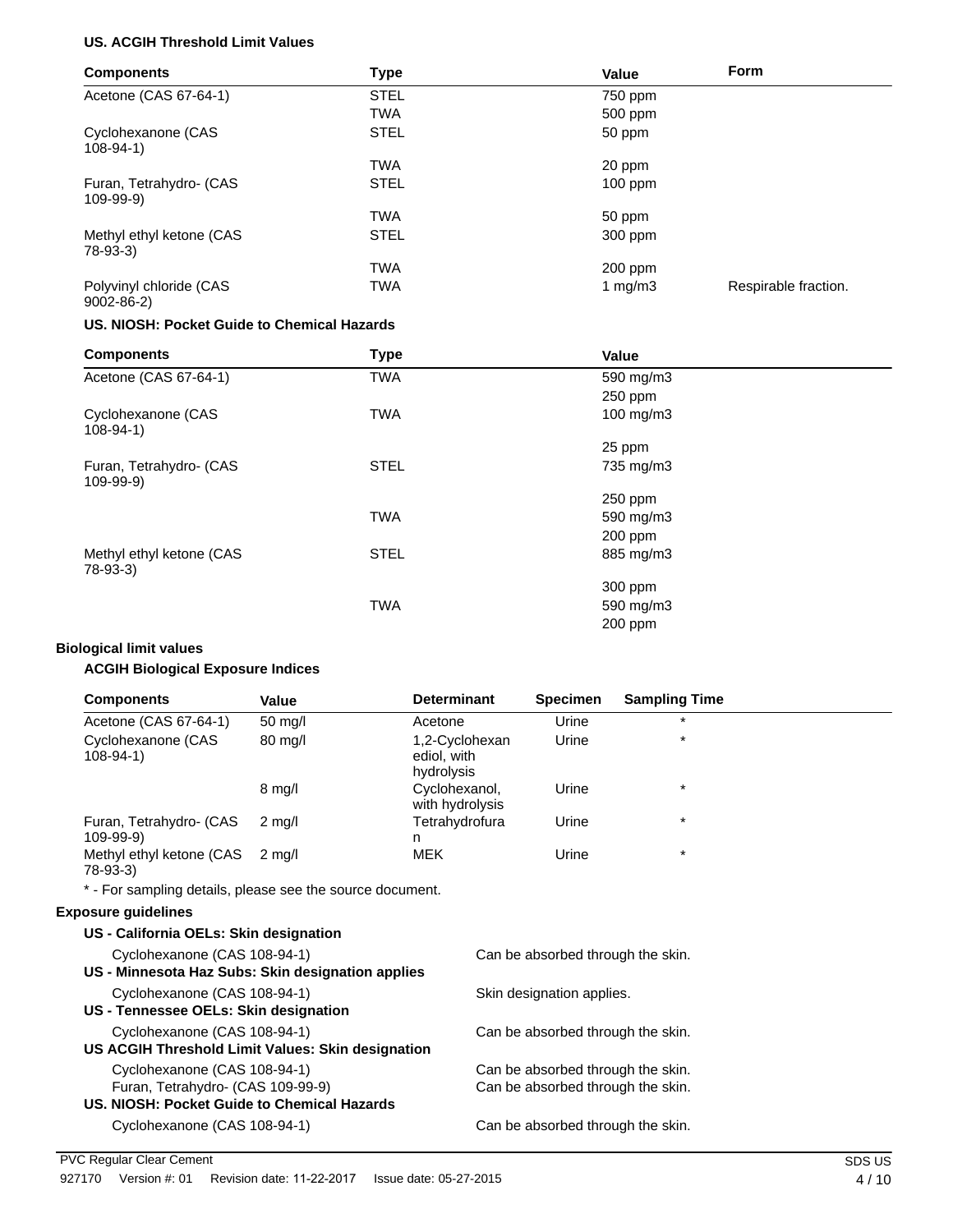| Appropriate engineering<br>controls      | Explosion-proof general and local exhaust ventilation. Good general ventilation (typically 10 air<br>changes per hour) should be used. Ventilation rates should be matched to conditions. If<br>applicable, use process enclosures, local exhaust ventilation, or other engineering controls to<br>maintain airborne levels below recommended exposure limits. If exposure limits have not been<br>established, maintain airborne levels to an acceptable level. Eye wash facilities and emergency<br>shower must be available when handling this product. |
|------------------------------------------|------------------------------------------------------------------------------------------------------------------------------------------------------------------------------------------------------------------------------------------------------------------------------------------------------------------------------------------------------------------------------------------------------------------------------------------------------------------------------------------------------------------------------------------------------------|
|                                          | Individual protection measures, such as personal protective equipment                                                                                                                                                                                                                                                                                                                                                                                                                                                                                      |
| <b>Eye/face protection</b>               | Face shield is recommended. Wear safety glasses with side shields (or goggles).                                                                                                                                                                                                                                                                                                                                                                                                                                                                            |
| <b>Skin protection</b>                   |                                                                                                                                                                                                                                                                                                                                                                                                                                                                                                                                                            |
| <b>Hand protection</b>                   | Wear appropriate chemical resistant gloves.                                                                                                                                                                                                                                                                                                                                                                                                                                                                                                                |
| <b>Other</b>                             | Wear appropriate chemical resistant clothing.                                                                                                                                                                                                                                                                                                                                                                                                                                                                                                              |
| <b>Respiratory protection</b>            | If engineering controls do not maintain airborne concentrations below recommended exposure<br>limits (where applicable) or to an acceptable level (in countries where exposure limits have not<br>been established), an approved respirator must be worn.                                                                                                                                                                                                                                                                                                  |
| <b>Thermal hazards</b>                   | Wear appropriate thermal protective clothing, when necessary.                                                                                                                                                                                                                                                                                                                                                                                                                                                                                              |
| <b>General hygiene</b><br>considerations | When using, do not eat, drink or smoke. Always observe good personal hygiene measures, such<br>as washing after handling the material and before eating, drinking, and/or smoking. Routinely wash<br>work clothing and protective equipment to remove contaminants.                                                                                                                                                                                                                                                                                        |

# **9. Physical and chemical properties**

| Appearance                                        |                            |
|---------------------------------------------------|----------------------------|
| <b>Physical state</b>                             | Liquid.                    |
| Form                                              | Translucent liquid.        |
| Color                                             | Clear.                     |
| Odor                                              | Solvent.                   |
| Odor threshold                                    | Not available.             |
| pH                                                | Not available.             |
| <b>Melting point/freezing point</b>               | Not available.             |
| Initial boiling point and boiling<br>range        | 151 °F (66.11 °C)          |
| <b>Flash point</b>                                | $-4.0$ °F (-20.0 °C)       |
| <b>Evaporation rate</b>                           | $5.5 - 8$                  |
| Flammability (solid, gas)                         | Not available.             |
| Upper/lower flammability or explosive limits      |                            |
| <b>Flammability limit - lower</b><br>(%)          | 1.8                        |
| <b>Flammability limit - upper</b><br>(%)          | 11.8                       |
| Explosive limit - lower (%)                       | Not available.             |
| Explosive limit - upper (%)                       | Not available.             |
| Vapor pressure                                    | 145 mm Hg @ 20 C           |
| <b>Vapor density</b>                              | 2.5                        |
| <b>Relative density</b>                           | $0.9 + - 0.02$             |
| Solubility(ies)                                   |                            |
| Solubility (water)                                | Negligible                 |
| <b>Partition coefficient</b><br>(n-octanol/water) | Not available.             |
| <b>Auto-ignition temperature</b>                  | Not available.             |
| <b>Decomposition temperature</b>                  | Not available.             |
| <b>Viscositv</b>                                  | 80 - 500 cP                |
| <b>Other information</b>                          |                            |
| VOC (Weight %)                                    | <510 g/l SCAQMD 1168/M316A |
|                                                   |                            |

# **10. Stability and reactivity**

**Reactivity** The product is stable and non-reactive under normal conditions of use, storage and transport.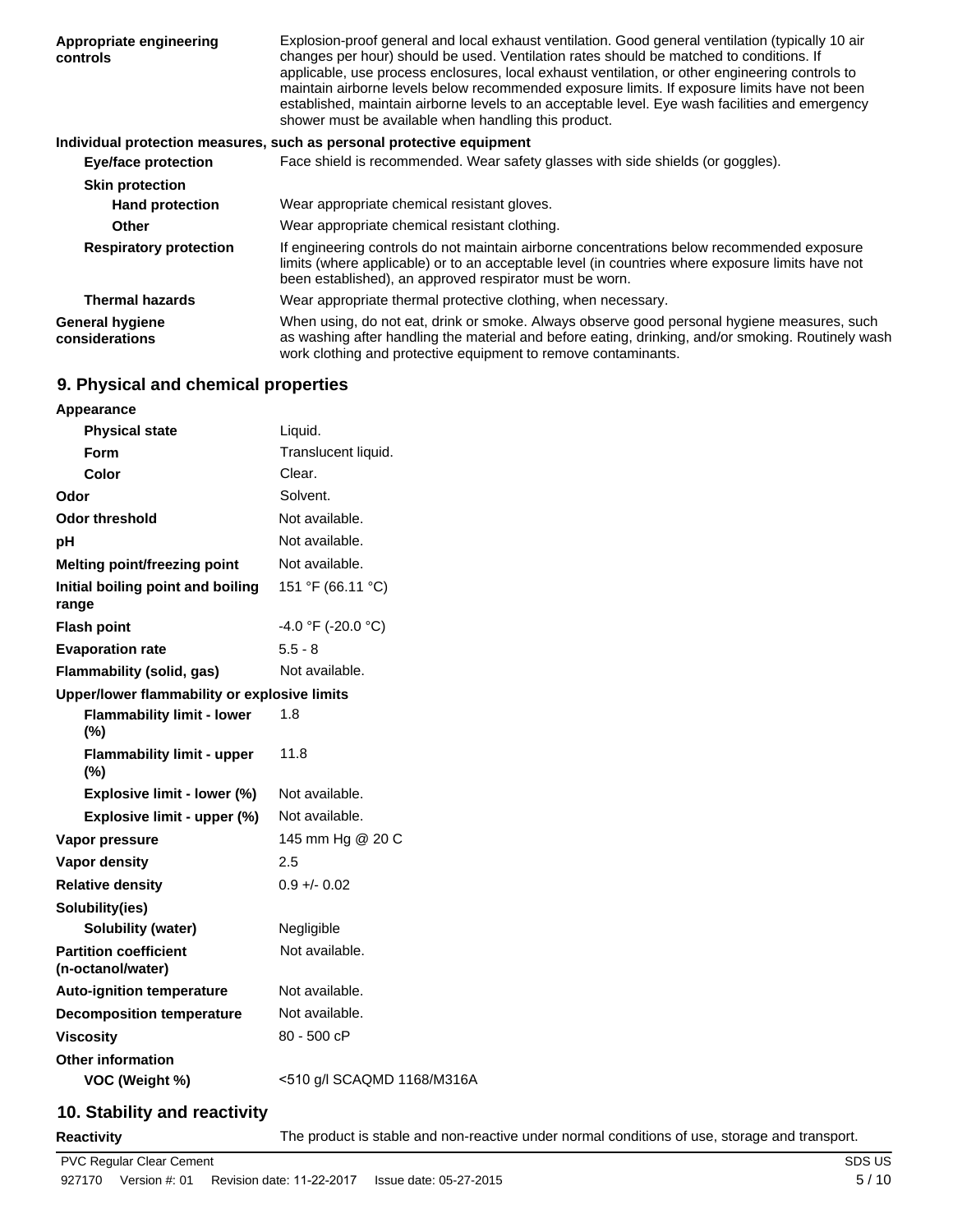| <b>Chemical stability</b>                    | Material is stable under normal conditions.                                                                                                       |
|----------------------------------------------|---------------------------------------------------------------------------------------------------------------------------------------------------|
| <b>Possibility of hazardous</b><br>reactions | No dangerous reaction known under conditions of normal use.                                                                                       |
| <b>Conditions to avoid</b>                   | Avoid heat, sparks, open flames and other ignition sources. Avoid temperatures exceeding the<br>flash point. Contact with incompatible materials. |
| Incompatible materials                       | Acids. Strong oxidizing agents. Ammonia. Amines. Isocyanates. Caustics.                                                                           |
| <b>Hazardous decomposition</b><br>products   | No hazardous decomposition products are known.                                                                                                    |

# **11. Toxicological information**

# **Information on likely routes of exposure**

| <b>Inhalation</b>                                                                  | May be fatal if swallowed and enters airways. Headache. Nausea, vomiting. May cause irritation<br>to the respiratory system. Vapors have a narcotic effect and may cause headache, fatigue,<br>dizziness and nausea. Prolonged inhalation may be harmful.                                                                                                               |
|------------------------------------------------------------------------------------|-------------------------------------------------------------------------------------------------------------------------------------------------------------------------------------------------------------------------------------------------------------------------------------------------------------------------------------------------------------------------|
| <b>Skin contact</b>                                                                | Causes skin irritation.                                                                                                                                                                                                                                                                                                                                                 |
| Eye contact                                                                        | Causes serious eye irritation.                                                                                                                                                                                                                                                                                                                                          |
| Ingestion                                                                          | May be fatal if swallowed and enters airways. Harmful if swallowed. Harmful if swallowed. Droplets<br>of the product aspirated into the lungs through ingestion or vomiting may cause a serious<br>chemical pneumonia.                                                                                                                                                  |
| Symptoms related to the<br>physical, chemical and<br>toxicological characteristics | Irritation of nose and throat. Aspiration may cause pulmonary edema and pneumonitis. Severe<br>eye irritation. Symptoms may include stinging, tearing, redness, swelling, and blurred vision. May<br>cause respiratory irritation. Skin irritation. May cause redness and pain. Symptoms of<br>overexposure may be headache, dizziness, tiredness, nausea and vomiting. |

### **Information on toxicological effects**

| <b>Acute toxicity</b>                | May be fatal if swallowed and enters airways. Narcotic effects. May cause respiratory irritation.                   |                     |  |
|--------------------------------------|---------------------------------------------------------------------------------------------------------------------|---------------------|--|
| <b>Components</b>                    | <b>Species</b>                                                                                                      | <b>Test Results</b> |  |
| Acetone (CAS 67-64-1)                |                                                                                                                     |                     |  |
| Acute                                |                                                                                                                     |                     |  |
| Dermal                               |                                                                                                                     |                     |  |
| LD50                                 | Rabbit                                                                                                              | 20 ml/kg            |  |
| Inhalation                           |                                                                                                                     |                     |  |
| <b>LC50</b>                          | Rat                                                                                                                 | 50 mg/l, 8 Hours    |  |
| Oral                                 |                                                                                                                     |                     |  |
| LD50                                 | Rat                                                                                                                 | 5800 mg/kg          |  |
| Cyclohexanone (CAS 108-94-1)         |                                                                                                                     |                     |  |
| Acute                                |                                                                                                                     |                     |  |
| Dermal                               |                                                                                                                     |                     |  |
| LD50                                 | Rabbit                                                                                                              | 948 mg/kg           |  |
| Inhalation                           |                                                                                                                     |                     |  |
| <b>LC50</b>                          | Rat                                                                                                                 | 8000 ppm, 4 hours   |  |
| Oral                                 |                                                                                                                     |                     |  |
| LD50                                 | Rat                                                                                                                 | 1540 mg/kg          |  |
|                                      | * Estimates for product may be based on additional component data not shown.                                        |                     |  |
| <b>Skin corrosion/irritation</b>     | Causes skin irritation.                                                                                             |                     |  |
| Serious eye damage/eye<br>irritation | Causes serious eye irritation.                                                                                      |                     |  |
| Respiratory or skin sensitization    |                                                                                                                     |                     |  |
| <b>Respiratory sensitization</b>     | Not available.                                                                                                      |                     |  |
| <b>Skin sensitization</b>            | This product is not expected to cause skin sensitization.                                                           |                     |  |
| <b>Germ cell mutagenicity</b>        | No data available to indicate product or any components present at greater than 0.1% are<br>mutagenic or genotoxic. |                     |  |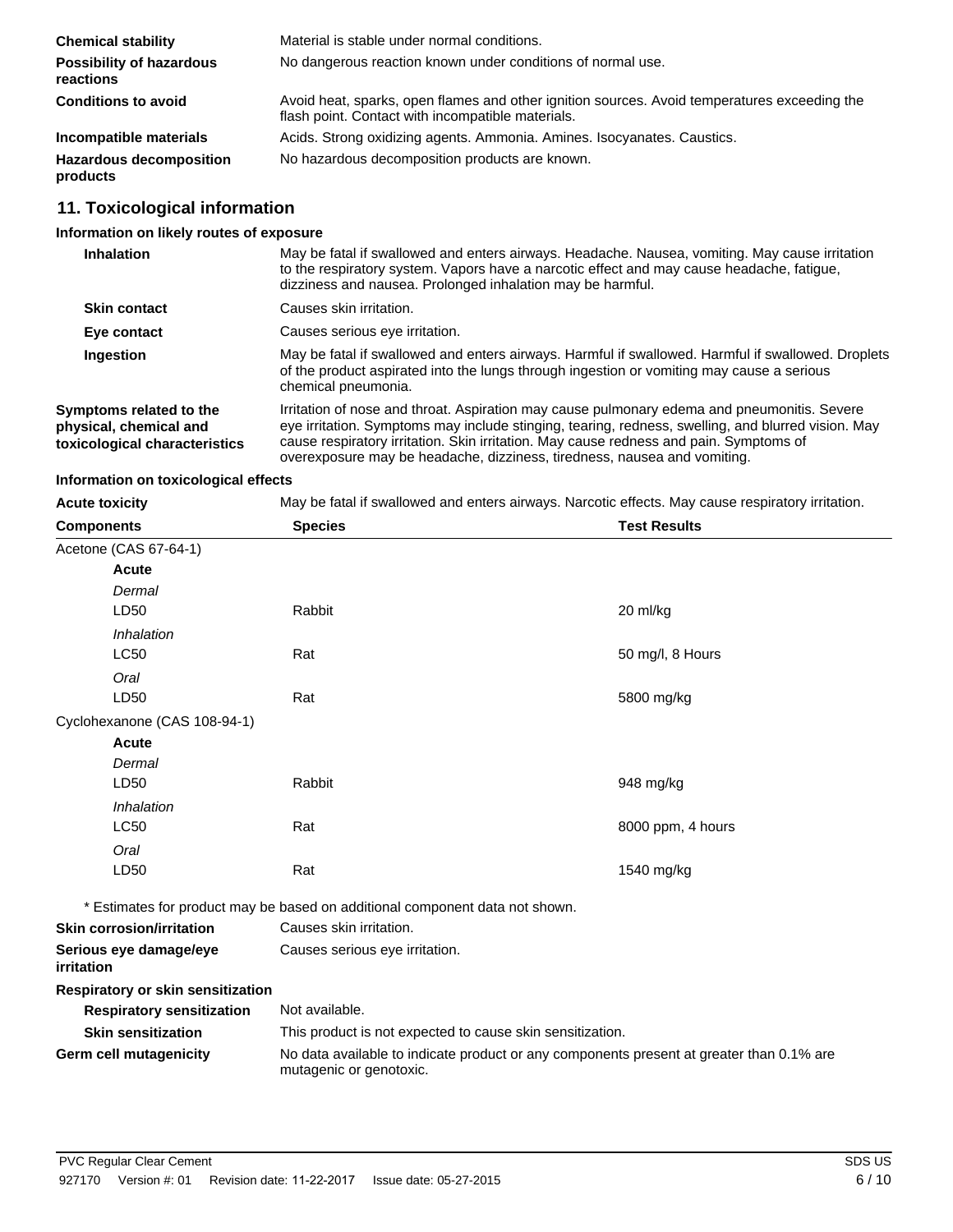**Carcinogenicity** In 2012 USEPA Integrated Risk Information System (IRIS) reviewed a two species inhalation lifetime study on THF conducted by NTP (1998). Male rats developed renal tumors and female mice developed liver tumors while neither the female rats nor the male mice showed similar results. Because the carcinogenic mechanisms could not be identified clearly in either species for either tumor, the EPA determined that the male rat and female mouse findings are relevant to the assessment of carcinogenic potential in humans. Therefore, the IRIS review concludes that these data in aggregate indicate that there is "suggestive evidence of carcinogenic potential" following exposure to THF by all routes of exposure.

#### **IARC Monographs. Overall Evaluation of Carcinogenicity**

| Cyclohexanone (CAS 108-94-1)<br>Polyvinyl chloride (CAS 9002-86-2) | OSHA Specifically Regulated Substances (29 CFR 1910.1001-1050)                      | 3 Not classifiable as to carcinogenicity to humans.<br>3 Not classifiable as to carcinogenicity to humans. |
|--------------------------------------------------------------------|-------------------------------------------------------------------------------------|------------------------------------------------------------------------------------------------------------|
| Polyvinyl chloride (CAS 9002-86-2)                                 |                                                                                     | Cancer                                                                                                     |
| <b>Reproductive toxicity</b>                                       | This product is not expected to cause reproductive or developmental effects.        |                                                                                                            |
| <b>Specific target organ toxicity -</b><br>single exposure         | Narcotic effects. May cause drowsiness and dizziness. Respiratory tract irritation. |                                                                                                            |
| <b>Specific target organ toxicity -</b><br>repeated exposure       | Not classified.                                                                     |                                                                                                            |
| Aspiration hazard                                                  | May be fatal if swallowed and enters airways.                                       |                                                                                                            |
| <b>Chronic effects</b>                                             | Prolonged inhalation may be harmful.                                                |                                                                                                            |

### **12. Ecological information**

**Bioaccumulative potential** No data available.

**Ecotoxicity**

The product is not classified as environmentally hazardous. However, this does not exclude the possibility that large or frequent spills can have a harmful or damaging effect on the environment.

| <b>Components</b>            |      | <b>Species</b> | Test Results                                                  |  |
|------------------------------|------|----------------|---------------------------------------------------------------|--|
| Acetone (CAS 67-64-1)        |      |                |                                                               |  |
| <b>Aquatic</b>               |      |                |                                                               |  |
| Fish                         | LC50 |                | Fathead minnow (Pimephales promelas) > 100 mg/l, 96 hours     |  |
| Cyclohexanone (CAS 108-94-1) |      |                |                                                               |  |
| <b>Aquatic</b>               |      |                |                                                               |  |
| Fish                         | LC50 |                | Fathead minnow (Pimephales promelas) 481 - 578 mg/l, 96 hours |  |
|                              |      |                |                                                               |  |

\* Estimates for product may be based on additional component data not shown.

**Persistence and degradability** No data is available on the degradability of this product.

| Partition coefficient n-octanol / water (log Kow) |                                                                                                                                                                                                                                                                                                                                                                                                                              |                                                                                                                                                                                                      |
|---------------------------------------------------|------------------------------------------------------------------------------------------------------------------------------------------------------------------------------------------------------------------------------------------------------------------------------------------------------------------------------------------------------------------------------------------------------------------------------|------------------------------------------------------------------------------------------------------------------------------------------------------------------------------------------------------|
| Acetone (CAS 67-64-1)                             |                                                                                                                                                                                                                                                                                                                                                                                                                              | $-0.24$                                                                                                                                                                                              |
| Cyclohexanone (CAS 108-94-1)                      |                                                                                                                                                                                                                                                                                                                                                                                                                              | 0.81                                                                                                                                                                                                 |
| Furan, Tetrahydro- (CAS 109-99-9)                 |                                                                                                                                                                                                                                                                                                                                                                                                                              | 0.46                                                                                                                                                                                                 |
| Methyl ethyl ketone (CAS 78-93-3)                 |                                                                                                                                                                                                                                                                                                                                                                                                                              | 0.29                                                                                                                                                                                                 |
| <b>Mobility in soil</b>                           | No data available.                                                                                                                                                                                                                                                                                                                                                                                                           |                                                                                                                                                                                                      |
| Other adverse effects                             | No other adverse environmental effects (e.g. ozone depletion, photochemical ozone creation<br>potential, endocrine disruption, global warming potential) are expected from this component.                                                                                                                                                                                                                                   |                                                                                                                                                                                                      |
| 13. Disposal considerations                       |                                                                                                                                                                                                                                                                                                                                                                                                                              |                                                                                                                                                                                                      |
| <b>Disposal instructions</b>                      | Collect and reclaim or dispose in sealed containers at licensed waste disposal site. This material<br>and its container must be disposed of as hazardous waste. Do not allow this material to drain into<br>sewers/water supplies. Do not contaminate ponds, waterways or ditches with chemical or used<br>container. Dispose of contents/container in accordance with local/regional/national/international<br>regulations. |                                                                                                                                                                                                      |
| <b>Local disposal regulations</b>                 |                                                                                                                                                                                                                                                                                                                                                                                                                              | Dispose in accordance with all applicable regulations.                                                                                                                                               |
| Hazardous waste code                              | disposal company.                                                                                                                                                                                                                                                                                                                                                                                                            | The waste code should be assigned in discussion between the user, the producer and the waste                                                                                                         |
| Waste from residues / unused<br>products          | Disposal instructions).                                                                                                                                                                                                                                                                                                                                                                                                      | Dispose of in accordance with local regulations. Empty containers or liners may retain some<br>product residues. This material and its container must be disposed of in a safe manner (see:          |
| <b>Contaminated packaging</b>                     | emptied.                                                                                                                                                                                                                                                                                                                                                                                                                     | Empty containers should be taken to an approved waste handling site for recycling or disposal.<br>Since emptied containers may retain product residue, follow label warnings even after container is |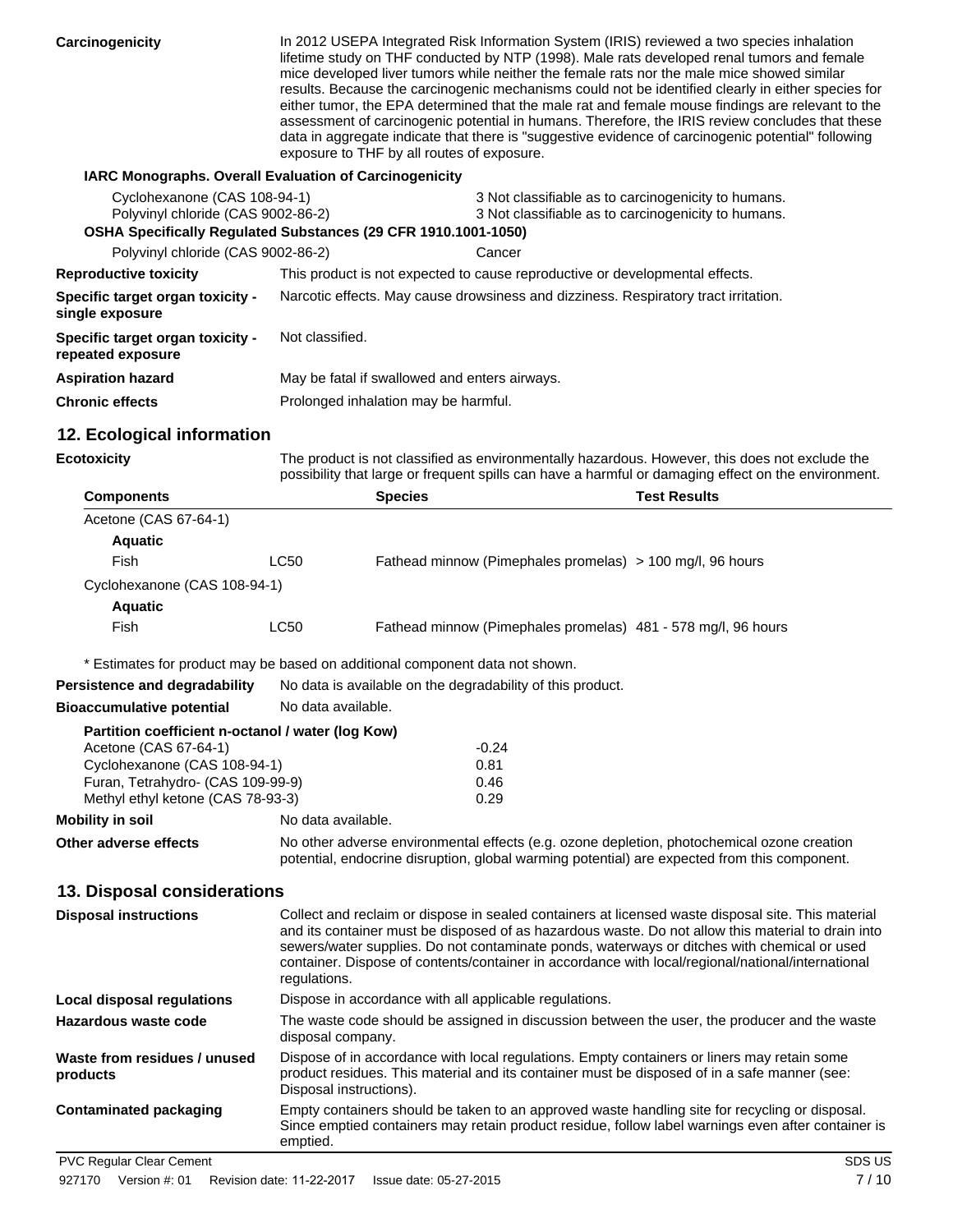# **14. Transport information**

| <b>DOT</b>                        |                                                                                                      |
|-----------------------------------|------------------------------------------------------------------------------------------------------|
| UN number                         | <b>UN1133</b>                                                                                        |
| UN proper shipping name           | Adhesives                                                                                            |
| <b>Transport hazard class(es)</b> |                                                                                                      |
| <b>Class</b>                      | 3                                                                                                    |
| <b>Subsidiary risk</b>            |                                                                                                      |
| Label(s)                          | 3                                                                                                    |
| <b>Packing group</b>              | $\mathsf{II}$                                                                                        |
|                                   | Special precautions for user Read safety instructions, SDS and emergency procedures before handling. |
| <b>Special provisions</b>         | T11, TP1, TP8, TP27                                                                                  |
| <b>Packaging exceptions</b>       | 150                                                                                                  |
| Packaging non bulk                | 201                                                                                                  |
| Packaging bulk                    | 243                                                                                                  |
| <b>IATA</b>                       |                                                                                                      |
| <b>UN number</b>                  | UN1133                                                                                               |
| UN proper shipping name           | Adhesives                                                                                            |
| <b>Transport hazard class(es)</b> |                                                                                                      |
| <b>Class</b>                      | 3                                                                                                    |
| <b>Subsidiary risk</b>            |                                                                                                      |
| <b>Packing group</b>              | $\mathbf{I}$                                                                                         |
| <b>Environmental hazards</b>      | No.                                                                                                  |
| <b>ERG Code</b>                   | 3L                                                                                                   |
|                                   | Special precautions for user Read safety instructions, SDS and emergency procedures before handling. |
| <b>IMDG</b>                       |                                                                                                      |
| <b>UN number</b>                  | <b>UN1133</b>                                                                                        |
| UN proper shipping name           | <b>ADHESIVES</b>                                                                                     |
| <b>Transport hazard class(es)</b> |                                                                                                      |
| <b>Class</b>                      | 3                                                                                                    |
| <b>Subsidiary risk</b>            |                                                                                                      |
| <b>Packing group</b>              | Ш                                                                                                    |
| <b>Environmental hazards</b>      |                                                                                                      |
| <b>Marine pollutant</b>           | No.                                                                                                  |
| <b>EmS</b>                        | F-E, S-D                                                                                             |
|                                   | Special precautions for user Read safety instructions, SDS and emergency procedures before handling. |
| Transport in bulk according to    | Not available.                                                                                       |
| Annex II of MARPOL 73/78 and      |                                                                                                      |
| the IBC Code                      |                                                                                                      |
|                                   |                                                                                                      |

# **15. Regulatory information**

**US federal regulations**

This product is a "Hazardous Chemical" as defined by the OSHA Hazard Communication Standard, 29 CFR 1910.1200. All components are on the U.S. EPA TSCA Inventory List.

#### **TSCA Section 12(b) Export Notification (40 CFR 707, Subpt. D)**

Not regulated.

**OSHA Specifically Regulated Substances (29 CFR 1910.1001-1050)**

| Polyvinyl chloride (CAS 9002-86-2)                                                                                              | Cancer<br>Central nervous system<br>Liver<br><b>Blood</b><br>Flammability |
|---------------------------------------------------------------------------------------------------------------------------------|---------------------------------------------------------------------------|
| CERCLA Hazardous Substance List (40 CFR 302.4)                                                                                  |                                                                           |
| Acetone (CAS 67-64-1)<br>Cyclohexanone (CAS 108-94-1)<br>Furan, Tetrahydro- (CAS 109-99-9)<br>Methyl ethyl ketone (CAS 78-93-3) | LISTED<br>LISTED<br>LISTED<br>LISTED                                      |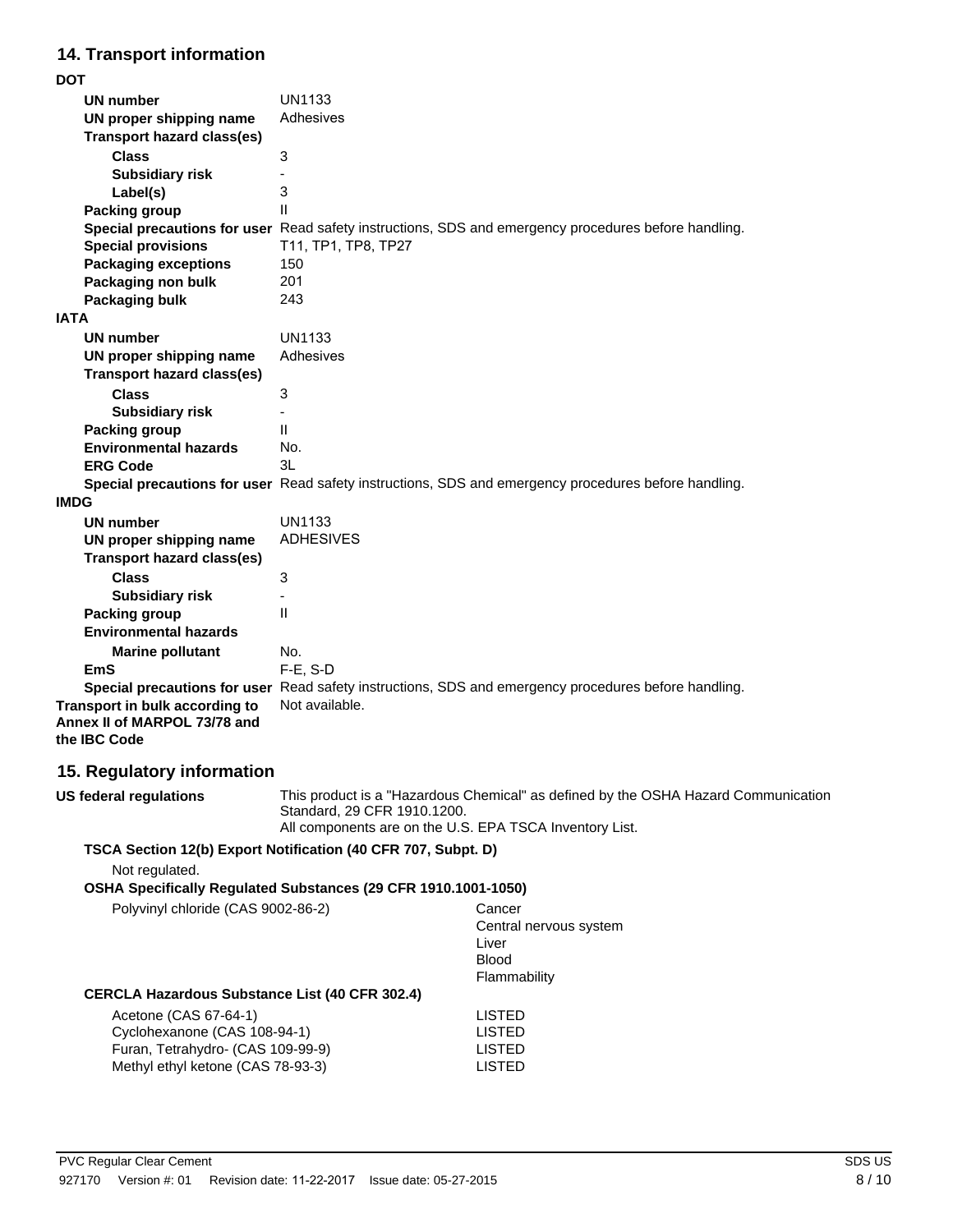|                                                                                            | Superfund Amendments and Reauthorization Act of 1986 (SARA)                                                          |                                                                                                                          |
|--------------------------------------------------------------------------------------------|----------------------------------------------------------------------------------------------------------------------|--------------------------------------------------------------------------------------------------------------------------|
| <b>Hazard categories</b>                                                                   | Immediate Hazard - Yes<br>Delayed Hazard - No<br>Fire Hazard - Yes<br>Pressure Hazard - No<br>Reactivity Hazard - No |                                                                                                                          |
| SARA 302 Extremely hazardous substance                                                     |                                                                                                                      |                                                                                                                          |
| Not listed.                                                                                |                                                                                                                      |                                                                                                                          |
| SARA 311/312 Hazardous<br>chemical                                                         | No                                                                                                                   |                                                                                                                          |
| SARA 313 (TRI reporting)<br>Not regulated.                                                 |                                                                                                                      |                                                                                                                          |
| Other federal regulations                                                                  |                                                                                                                      |                                                                                                                          |
|                                                                                            | Clean Air Act (CAA) Section 112 Hazardous Air Pollutants (HAPs) List                                                 |                                                                                                                          |
| Not regulated.                                                                             | Clean Air Act (CAA) Section 112(r) Accidental Release Prevention (40 CFR 68.130)                                     |                                                                                                                          |
| Not regulated.<br><b>Safe Drinking Water Act</b><br>(SDWA)                                 | Not regulated.                                                                                                       |                                                                                                                          |
| <b>Chemical Code Number</b>                                                                |                                                                                                                      | Drug Enforcement Administration (DEA). List 2, Essential Chemicals (21 CFR 1310.02(b) and 1310.04(f)(2) and              |
| Acetone (CAS 67-64-1)                                                                      |                                                                                                                      | 6532                                                                                                                     |
| Methyl ethyl ketone (CAS 78-93-3)                                                          |                                                                                                                      | 6714<br>Drug Enforcement Administration (DEA). List 1 & 2 Exempt Chemical Mixtures (21 CFR 1310.12(c))                   |
| Acetone (CAS 67-64-1)                                                                      |                                                                                                                      | 35 %WV                                                                                                                   |
| Methyl ethyl ketone (CAS 78-93-3)                                                          | <b>DEA Exempt Chemical Mixtures Code Number</b>                                                                      | 35 %WV                                                                                                                   |
| Acetone (CAS 67-64-1)                                                                      |                                                                                                                      | 6532                                                                                                                     |
| Methyl ethyl ketone (CAS 78-93-3)                                                          |                                                                                                                      | 6714                                                                                                                     |
| <b>US state regulations</b>                                                                |                                                                                                                      |                                                                                                                          |
| US. Massachusetts RTK - Substance List                                                     |                                                                                                                      |                                                                                                                          |
| Acetone (CAS 67-64-1)<br>Cyclohexanone (CAS 108-94-1)                                      |                                                                                                                      |                                                                                                                          |
| Furan, Tetrahydro- (CAS 109-99-9)<br>Methyl ethyl ketone (CAS 78-93-3)                     |                                                                                                                      |                                                                                                                          |
|                                                                                            | US. New Jersey Worker and Community Right-to-Know Act                                                                |                                                                                                                          |
| Acetone (CAS 67-64-1)                                                                      |                                                                                                                      |                                                                                                                          |
| Cyclohexanone (CAS 108-94-1)                                                               |                                                                                                                      |                                                                                                                          |
| Furan, Tetrahydro- (CAS 109-99-9)<br>Methyl ethyl ketone (CAS 78-93-3)                     |                                                                                                                      |                                                                                                                          |
| Polyvinyl chloride (CAS 9002-86-2)                                                         |                                                                                                                      |                                                                                                                          |
|                                                                                            | US. Pennsylvania Worker and Community Right-to-Know Law                                                              |                                                                                                                          |
| Acetone (CAS 67-64-1)<br>Cyclohexanone (CAS 108-94-1)                                      |                                                                                                                      |                                                                                                                          |
| Furan, Tetrahydro- (CAS 109-99-9)<br>Methyl ethyl ketone (CAS 78-93-3)                     |                                                                                                                      |                                                                                                                          |
| <b>US. Rhode Island RTK</b>                                                                |                                                                                                                      |                                                                                                                          |
| Acetone (CAS 67-64-1)<br>Cyclohexanone (CAS 108-94-1)<br>Furan, Tetrahydro- (CAS 109-99-9) |                                                                                                                      |                                                                                                                          |
| Methyl ethyl ketone (CAS 78-93-3)                                                          |                                                                                                                      |                                                                                                                          |
| US. California Proposition 65                                                              | any chemicals currently listed as carcinogens or reproductive toxins.                                                | California Safe Drinking Water and Toxic Enforcement Act of 1986 (Proposition 65): This material is not known to contain |
| <b>International Inventories</b>                                                           |                                                                                                                      |                                                                                                                          |
| Country(s) or region                                                                       | <b>Inventory name</b>                                                                                                | On inventory (yes/no)*                                                                                                   |
| Canada                                                                                     | Domestic Substances List (DSL)                                                                                       | Yes                                                                                                                      |